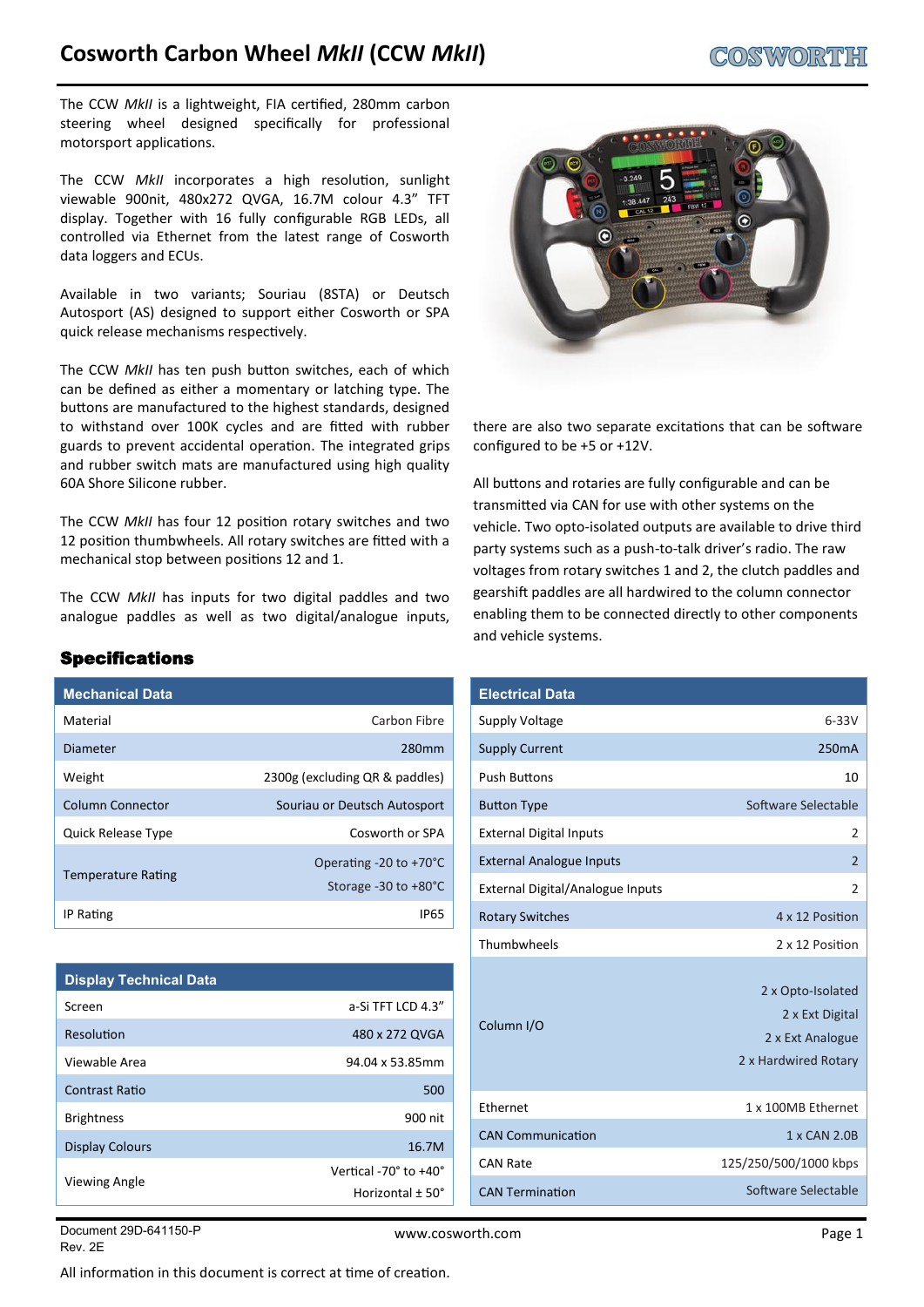### Column Connector Information



# Souriau Variant

| Connector       | Mating connector |
|-----------------|------------------|
| SOURIAU         | SOURIAU          |
| 8STA612-35PN518 | 8STA012-35SN518  |

# Column Connector Pinout

| Pin            | <b>Signal</b>      | <b>Description</b>            |
|----------------|--------------------|-------------------------------|
| 1              | $+12V$             | $+12V$                        |
| $\overline{2}$ | Gnd                | Gnd                           |
| 3              | <b>CRSig</b>       | Clutch Right Signal           |
| 4              | CGnd               | <b>Clutch Gnd</b>             |
| 5              | <b>CLSig</b>       | Clutch Left Signal            |
| 6              | <b>SLSig</b>       | Shift Left Signal             |
| 7              | <b>SRSig</b>       | Shift Right Signal            |
| 8              | OS <sub>1</sub> In | Opto-isolated Switch 1 Input  |
| 9              | OS1Out             | Opto-isolated Switch 1 Output |
| 10             | RHW1Sig            | Rotary Hard Wired 1 Signal    |
| 11             | RHWGnd             | Rotary Hard Wired Gnd         |
| 12             | RHW2Sig            | Rotary Hard Wired 2 Signal    |
| 13             | OS2In              | Opto-isolated Switch 2 Input  |
| 14             | OS2Out             | Opto-isolated Switch 2 Output |
| 15             | <b>RS232 Rx</b>    | RS232 Rx Debug                |
| 16             | <b>RS232 Tx</b>    | RS232 Tx Debug                |
| 17             | Enet Rx+           | Ethernet Rx+                  |
| 18             | Enet Tx+           | Ethernet Tx+                  |
| 19             | Enet Rx-           | <b>Ethernet Rx-</b>           |
| 20             | $CAN -$            | <b>CAN Low</b>                |
| 21             | $CAN +$            | CAN High                      |
| 22             | Enet Tx-           | <b>Ethernet Tx-</b>           |



# Autosport Variant

| ⊦ Connector ˈ | <b>Mating connector</b> |
|---------------|-------------------------|
| Autosport     | Autosport               |
| AS012-35PN    | AS612-35SN              |

# Column Connector Pinout

| Pin            | <b>Signal</b>      | <b>Description</b>                |
|----------------|--------------------|-----------------------------------|
| 1              | $+12V$             | $+12V$                            |
| $\overline{2}$ | Gnd                | Gnd                               |
| 3              | <b>CRSig</b>       | Clutch Right Signal               |
| 4              | CGnd               | <b>Clutch Gnd</b>                 |
| 5              | <b>CLSig</b>       | Clutch Left Signal                |
| 6              | <b>SLSig</b>       | Shift Left Signal                 |
| 7              | SRSig              | Shift Right Signal                |
| 8              | OS <sub>1</sub> In | Opto-isolated Switch 1 Input      |
| 9              | OS1Out             | Opto-isolated Switch 1 Output     |
| 10             | RHW1Sig            | Rotary Hard Wired 1 Signal        |
| 11             | <b>RHWGnd</b>      | Rotary Hard Wired Gnd             |
| 12             | RHW2Sig            | <b>Rotary Hard Wired 2 Signal</b> |
| 13             | OS2In              | Opto-isolated Switch 2 Input      |
| 14             | OS2Out             | Opto-isolated Switch 2 Output     |
| 15             | <b>RS232 Rx</b>    | RS232 Rx Debug                    |
| 16             | <b>RS232 Tx</b>    | RS232 Tx Debug                    |
| 17             | Enet Rx+           | Ethernet Rx+                      |
| 18             | Enet Tx+           | Ethernet Tx+                      |
| 19             | Enet Rx-           | <b>Ethernet Rx-</b>               |
| 20             | CAN-               | <b>CAN Low</b>                    |
| 21             | $CAN +$            | CAN High                          |
| 22             | Enet Tx-           | <b>Ethernet Tx-</b>               |

All information in this document is correct at time of creation.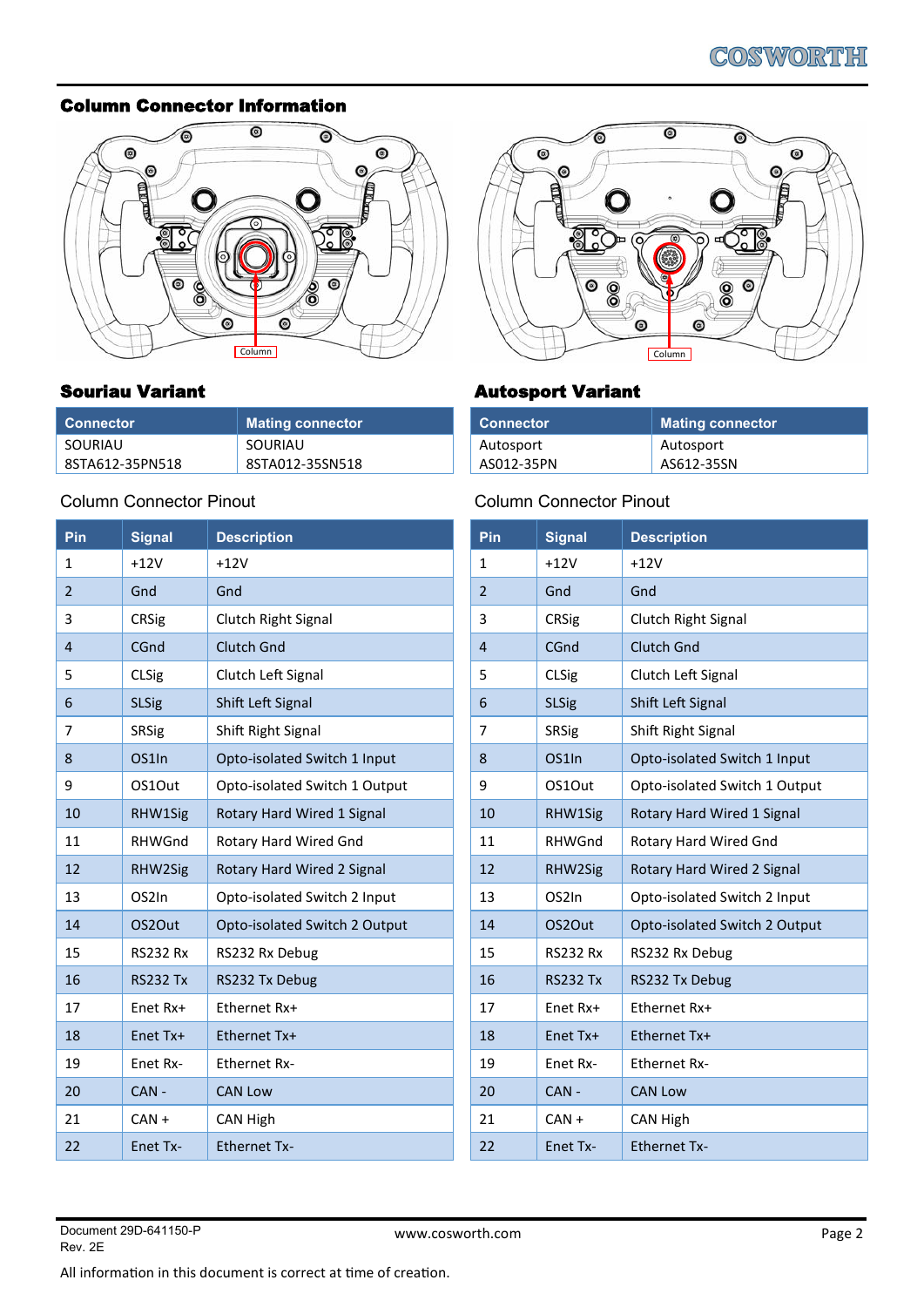### Paddle Connector Information





| Connector       | Mating connector       |
|-----------------|------------------------|
| LFMO            | LFMO                   |
| HEM.1M.307.XLNP | <b>FMN.1M.307.XLCT</b> |

| Pin | <b>Signal</b> | <b>Description</b>             |
|-----|---------------|--------------------------------|
| 1   | SLGnd         | Shift Left Gnd                 |
| 2   | <b>SLSig</b>  | Shift Left Signal              |
| 3   | <b>SExc</b>   | Shift Excitation (5/12V)       |
| 4   | CLGnd         | Clutch Left Gnd                |
| 5   | <b>CLSig</b>  | Clutch Left Signal             |
| 6   | <b>CExc</b>   | Clutch Excitation (5/12V)      |
| 7   | <b>ADLSig</b> | Analogue / Digital Left Signal |

# Left Paddle Pinout **Right Paddle Pinout**

| <b>Pin</b>     | <b>Signal</b> | <b>Description</b>              |
|----------------|---------------|---------------------------------|
| 1              | SRGnd         | Shift Right Gnd                 |
| $\overline{2}$ | <b>SRSig</b>  | Shift Right Signal              |
| 3              | <b>SExc</b>   | Shift Excitation (5/12V)        |
| 4              | CRGnd         | Clutch Right Gnd                |
| 5              | <b>CRSig</b>  | Clutch Right Signal             |
| 6              | <b>CExc</b>   | Clutch Excitation (5/12V)       |
| 7              | <b>ADRSig</b> | Analogue / Digital Right Signal |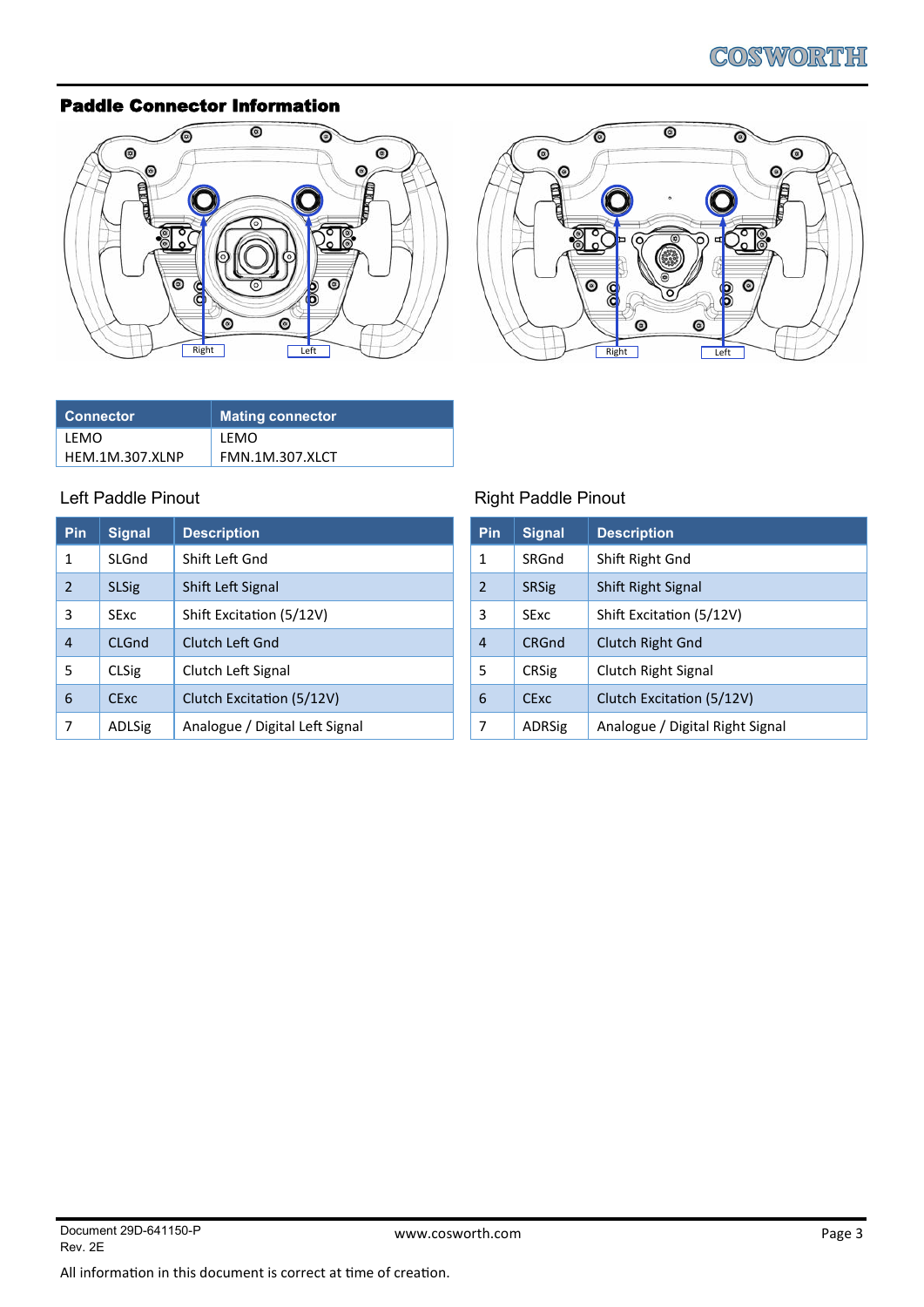#### Dimensions

Souriau Variant



All dimensions shown in mm [ inches in brackets ]

Note: do not cover vent hole on rear of wheel, this allows the internal pressure of the wheel to equalise whilst maintaining a seal via a breathable membrane.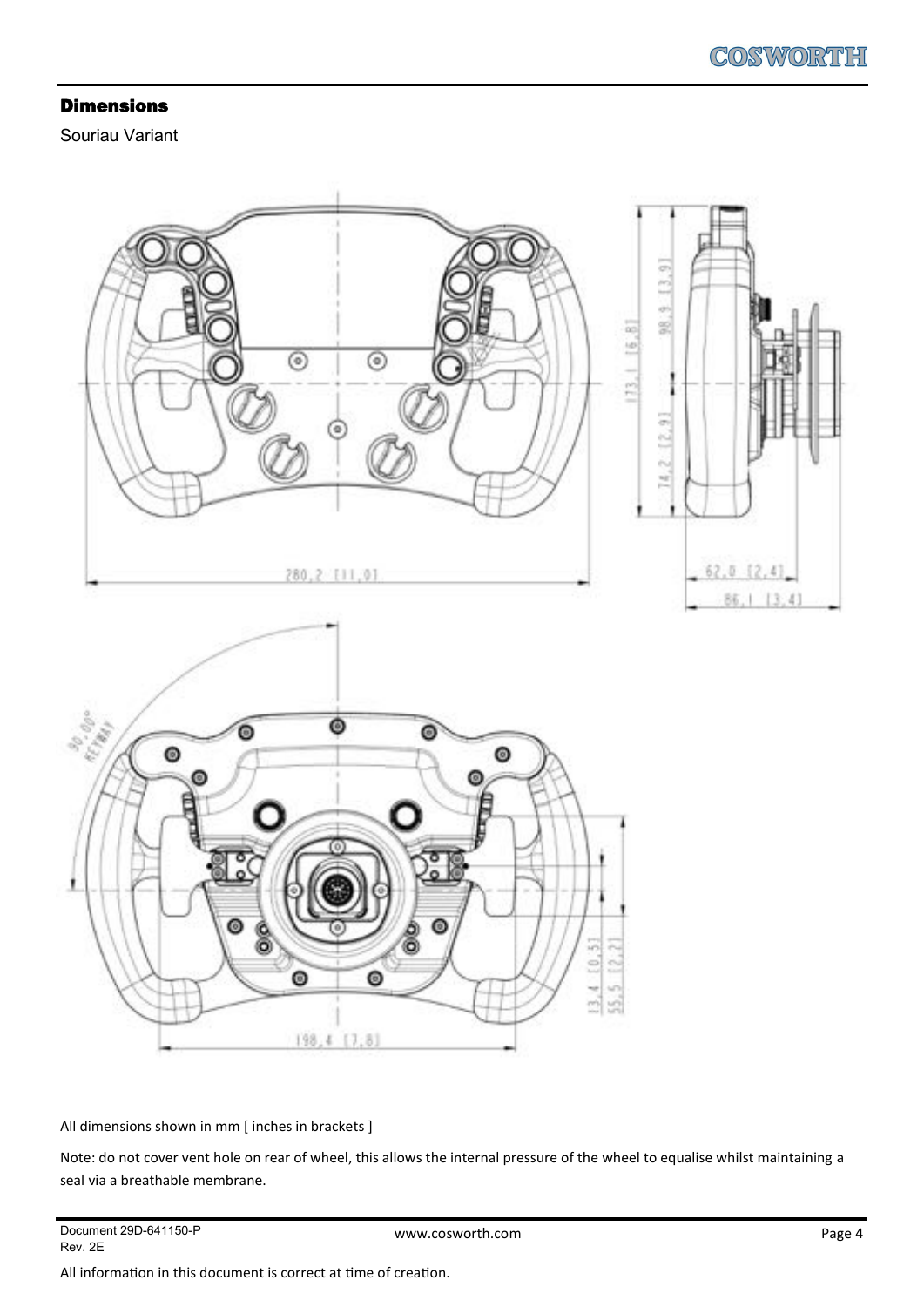#### Dimensions

Autosport Variant



All dimensions shown in mm [ inches in brackets ]

Note: do not cover vent hole on rear of wheel, this allows the internal pressure of the wheel to equalise whilst maintaining a seal via a breathable membrane.